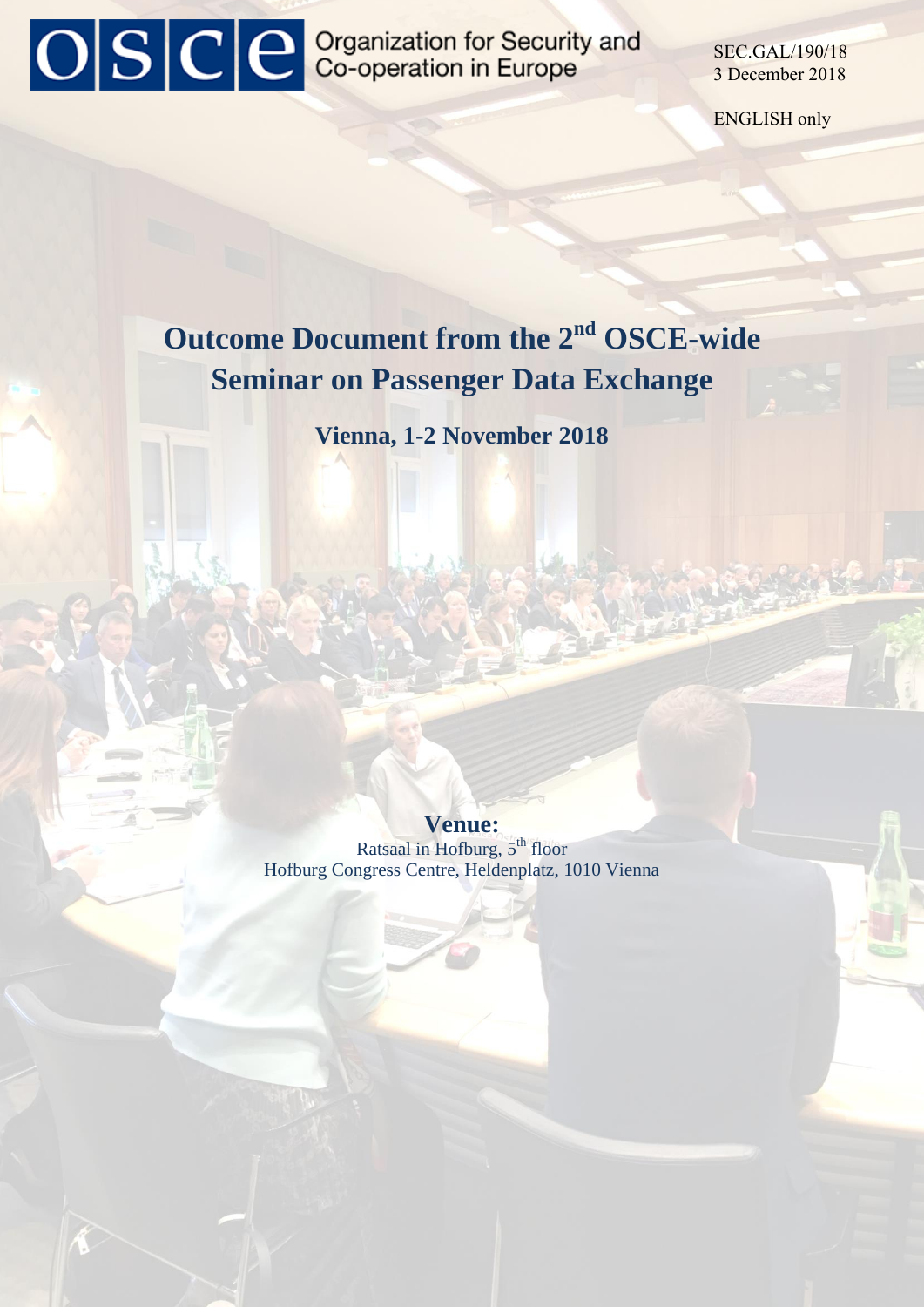

#### **1. United Nations Security Council Resolution 2396: A global framework for action**

Foreign terrorist fighters (FTFs) pose a serious threat to States, given the risk that they may carry out attacks at home or engage in recruitment efforts. That is why, in December 2017, the United Nations Security Council unanimously adopted [Resolution 2396.](https://www.un.org/press/en/2017/sc13138.doc.htm) Building upon previous Resolutions [2178](http://www.un.org/en/sc/ctc/docs/2015/SCR%202178_2014_EN.pdf) (2014) and [2309](https://www.un.org/press/en/2016/sc12529.doc.htm) (2016), 2396 aims at helping States in detecting and countering the movement of FTFs, especially those returning or relocating from conflict zones.

2396 creates **three main obligations for States in the area of border security**.

1. To collect Advance Passenger Information (API) and Passenger Name Record (PNR).

2. To develop systems to collect biometric data.

3. To share this information bilaterally and multilaterally including by using databases such as those of INTERPOL.

Resolution 2396 was adopted under Chapter VII of the United Nations (UN) Charter, which makes compliance with these obligations mandatory for all Member States. However, not all States have the resources or the capacity necessary to do so. That is why Resolution 2396 calls upon States, UN bodies and international and regional organizations to provide technical assistance, capacitybuilding and support to those countries that request it.

Full implementation of Resolution 2396 represents a massive undertaking. To date, **only 48%** of

OSCE participating States have set up an API system,

while **just 29%** collect PNR data.

#### **2. Overview of passenger data: what are API, PNR and iAPI?**

API and PNR are both types of passenger data collected by airlines. When an API or a PNR system are in place, details of passengers are transmitted by airlines to law enforcement authorities before a flight's departure or arrival at the airport of destination.

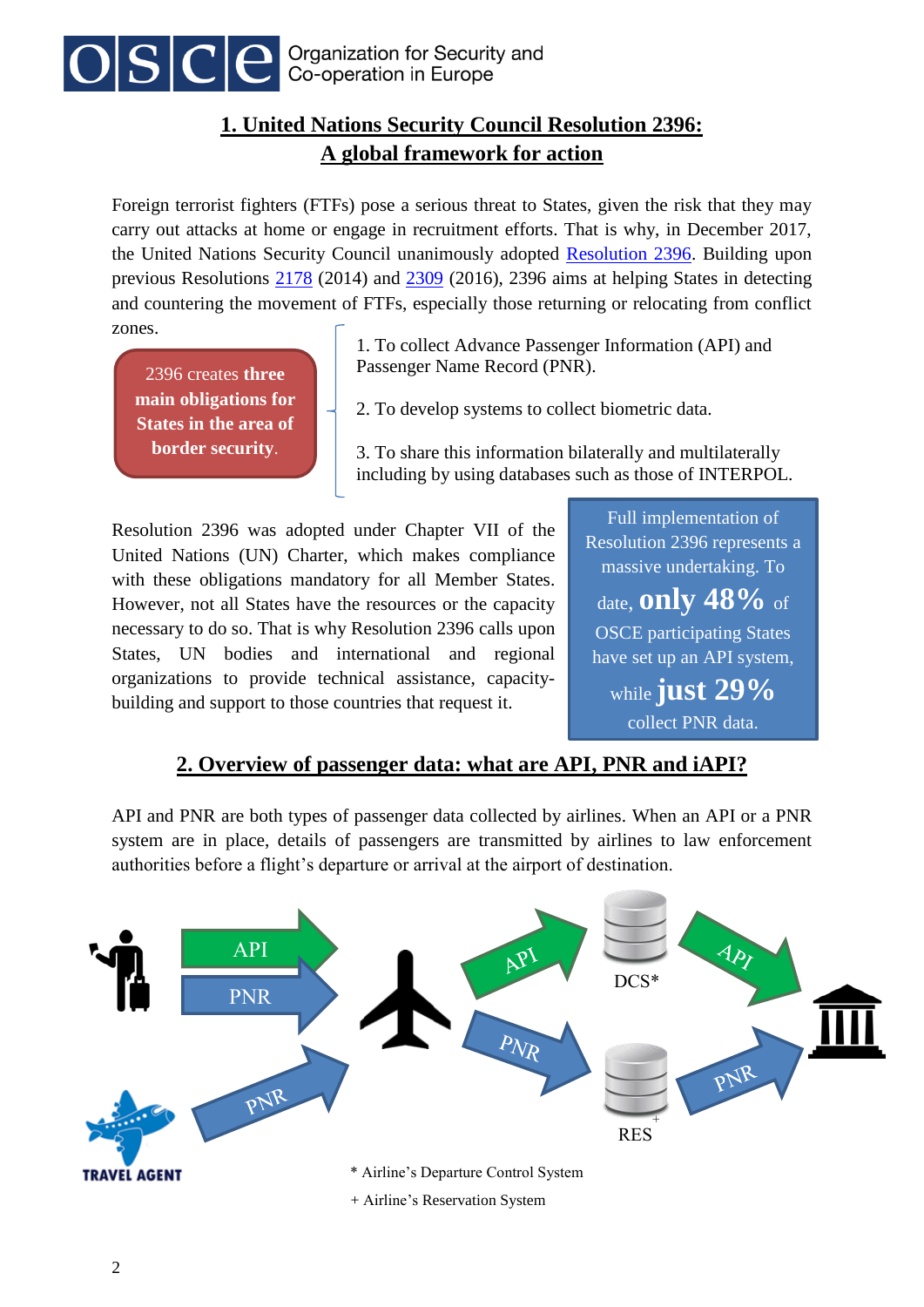## OSCE Crganization for Security and

#### **API and PNR data are not quite the same**

API is the biographic information contained in the Machine Readable Zone of a passenger's travel document submitted during check-in.

API is based on a government-issued travel document and thus it is verified data.

API is useful for matching against watch-lists and risk profiles and detecting whether inadmissible persons are attempting to travel.

PNR is the data provided when booking a flight, including contact details and payment information.

PNR is manually input by the traveller or the travel agent and not verified.

PNR can help to identify suspicious travel patterns and hidden connections between known threats and their unknown associates by examining specific data elements, such as credit card numbers.

In addition, API systems can be divided in two distinct categories: non-interactive batch-style API systems and interactive API (iAPI) systems. In a batch-style API system, information from passengers are collected during the check-in process and then communicated together in a single message.

An iAPI system allows for a two-way communication in near real-time. The airlines transmit the API message on a per-person basis to the requesting authorities at the time of check-in, while law enforcement agencies have the opportunity to decide whether a certain person is allowed or not to board a plane by issuing a board/no-board message.

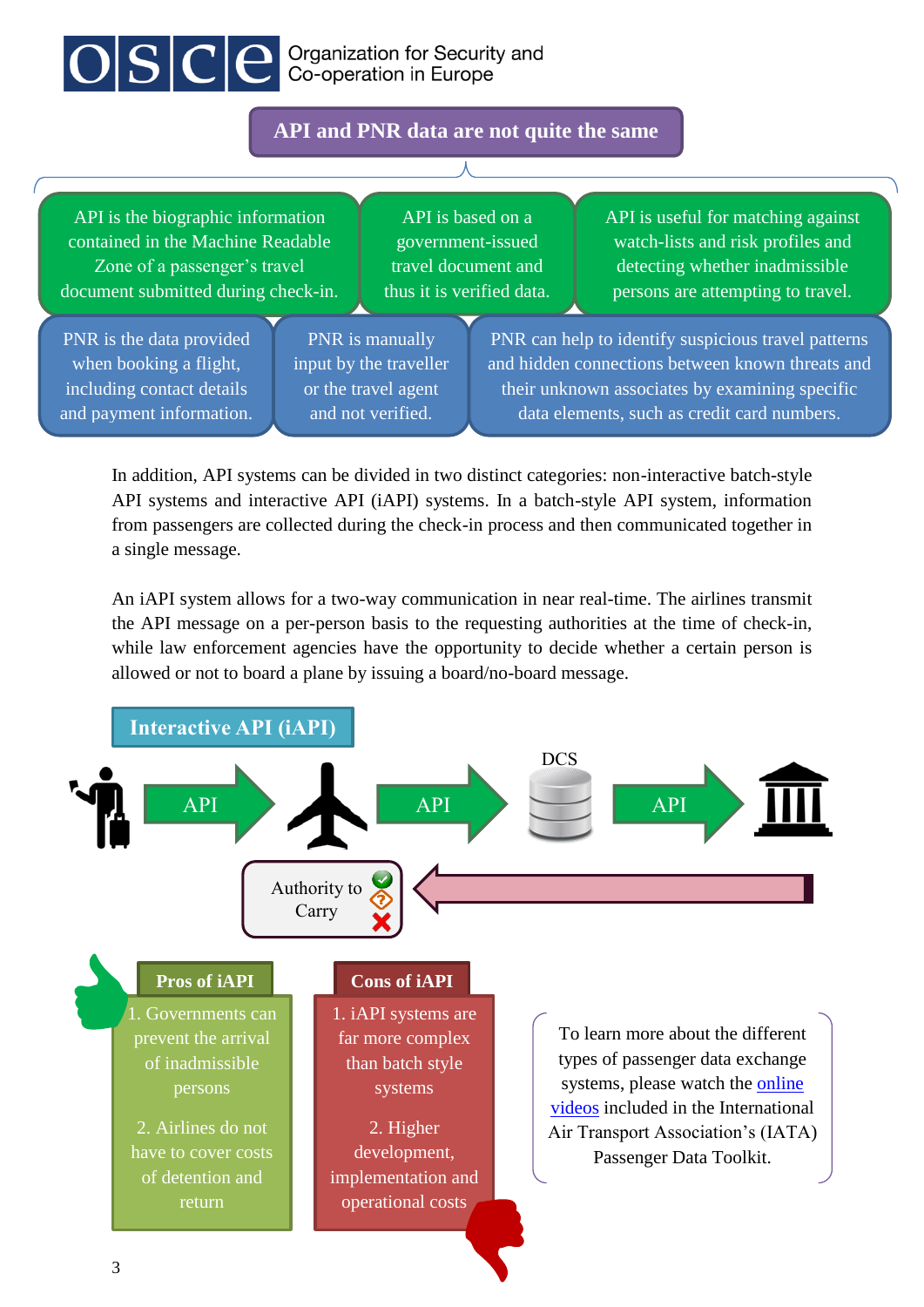

#### **3. How to set up an API/PNR system?**

There are six key steps that need to be followed to set up an API/PNR system. These are based on the **IATA Passenger Data Toolkit** and should be seen as a checklist:

| 1. Create an<br><b>Interagency</b><br><b>Working Group</b>                  | • It should be formed by representatives of all the agencies and Ministries<br>that are going to be involved in passenger processing.<br>• Among other issues, it will be responsible for deciding on the specific<br>system to be implemented (either batch-style API, iAPI, or PNR) and<br>determining the costs and budget for the establishment of the system.                                                                                                                                                                                                                                     |  |
|-----------------------------------------------------------------------------|--------------------------------------------------------------------------------------------------------------------------------------------------------------------------------------------------------------------------------------------------------------------------------------------------------------------------------------------------------------------------------------------------------------------------------------------------------------------------------------------------------------------------------------------------------------------------------------------------------|--|
|                                                                             |                                                                                                                                                                                                                                                                                                                                                                                                                                                                                                                                                                                                        |  |
|                                                                             | • A legal framework for data capture, transfer and storage is needed for law<br>enforcement authorities to be able to obtain passenger data from airlines.<br>Because API and PNR serve different purposes, different laws should be<br>drafted for each type of data.                                                                                                                                                                                                                                                                                                                                 |  |
| 2. Develop<br>appropriate<br>legislation                                    | • All legal provisions should comply with existing international standards,<br><b>ICAO's</b><br>Annex<br>$9$ to<br>the<br>Chicago<br>Convention,<br>namely<br>the<br>WCO/IATA/ICAO Guidelines on API, and the ICAO Guidelines on PNR.                                                                                                                                                                                                                                                                                                                                                                  |  |
|                                                                             | • For more information, please read Sections 5 and 6 of last year's Outcome<br>Document.                                                                                                                                                                                                                                                                                                                                                                                                                                                                                                               |  |
| 3. Set up a 'single<br>window' or a<br><b>Passenger</b>                     | • If you develop an API system, you should ensure that there will only be<br>one government authority receiving passenger data on behalf of all other<br>authorities, functioning as a 'single window'. This may require legislative<br>reform to allow for inter-agency information exchange.                                                                                                                                                                                                                                                                                                         |  |
| <b>Information Unit</b>                                                     |                                                                                                                                                                                                                                                                                                                                                                                                                                                                                                                                                                                                        |  |
|                                                                             | The Passenger Information Unit (PIU)'s central role<br>The European Union's PNR Directive mandates all EU Member States to<br>establish special entities – the PIUs – responsible to collect, store and process<br>PNR data received from carriers. At the PIU, passenger information is also<br>cross-checked against databases and alerts are validated and issued based on<br>pre-determined risk analysis criteria. These alerts are then sent to the<br>competent authority for taking appropriate action.<br>The PIU should have a <b>programme branch</b> and an <b>operations branch</b> . The |  |
| former is responsible for providing policy direction and ensuring programme |                                                                                                                                                                                                                                                                                                                                                                                                                                                                                                                                                                                                        |  |



For more information on how to set up a PIU, please look at pp. 13-15 of this [WCO guidance document.](http://www.wcoomd.org/-/media/wco/public/global/pdf/topics/facilitation/instruments-and-tools/tools/api-guidelines-and-pnr-doc/guidance-for-customs-administrations-on-how-to-build-an-api-pnr-programme.pdf?la=en)

**RISK** 

staff are familiar with passenger data and the PIU working processes.

consistency, while the latter implements the priorities set by the programme branch, provides support to stakeholders (e.g. airlines) and ensures that the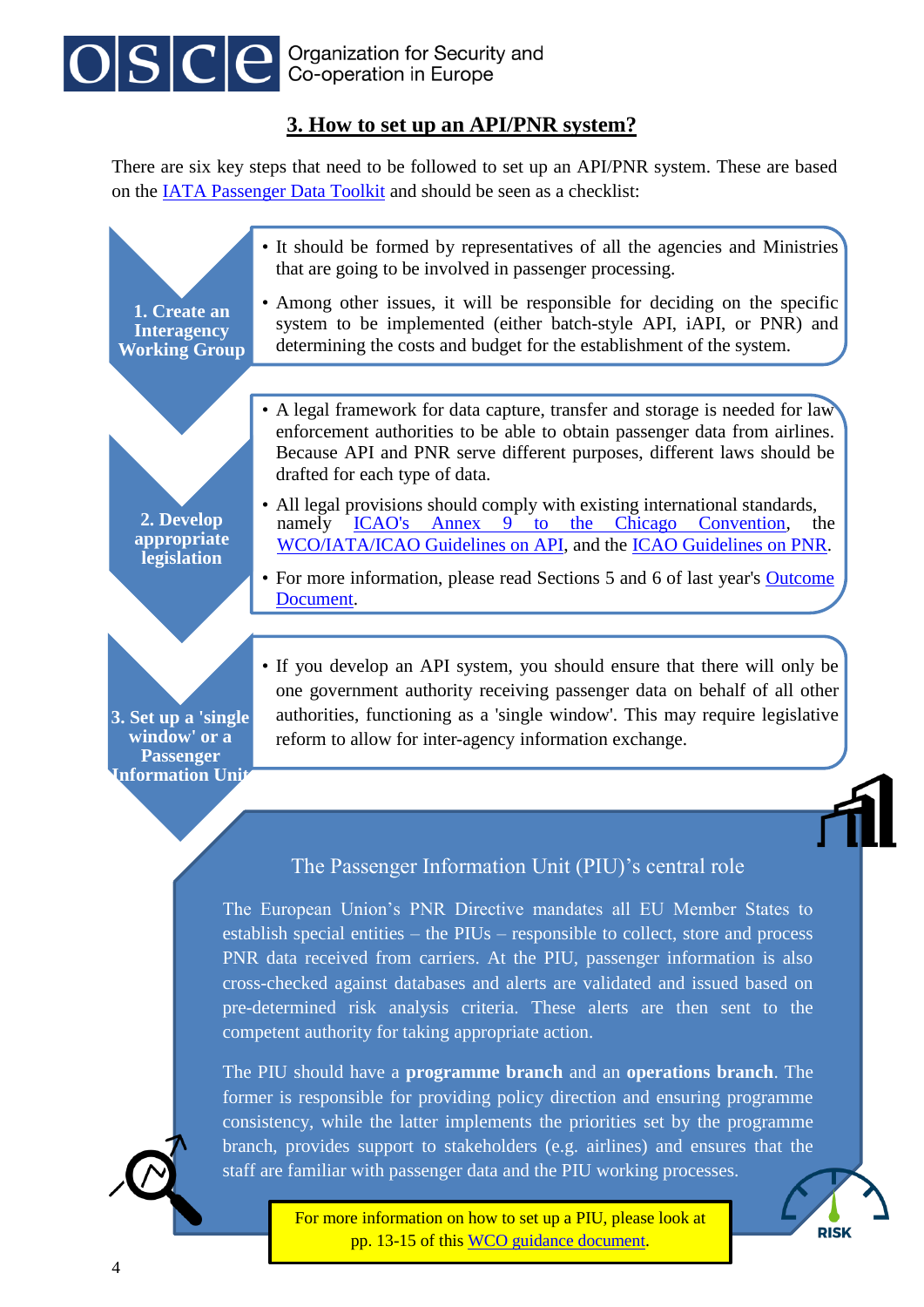# OSCE Ceperation for Security and

|                                            | Communication with airline stakeholders should start as soon as a decision is<br>made to implement an API or PNR system. By doing so, you will be able to<br>know what can and cannot be acomplished with airlines' existing systems.                                                           |
|--------------------------------------------|-------------------------------------------------------------------------------------------------------------------------------------------------------------------------------------------------------------------------------------------------------------------------------------------------|
| 4. Engage with<br><b>airlines</b>          | • For more information in this regard, please refer to Section 7 of last year's<br><b>Outcome Document.</b>                                                                                                                                                                                     |
|                                            |                                                                                                                                                                                                                                                                                                 |
| 5. Invite IT<br>service                    | • A key question that States need to address is how to obtain the data from the<br>airlines. If an external solution is needed, authorities should send invitations<br>to relevant service providers to meet with the project team and present their<br>solutions and competence in this field. |
| providers to<br>meetings                   | • The purpose of these meetings is not to select a solution, but to verify each<br>provider's capabilities and experience.                                                                                                                                                                      |
|                                            |                                                                                                                                                                                                                                                                                                 |
|                                            | • A Request for Proposals (RFP) should be then issued to identify the desired<br>supplier. This process includes defining scoring criteria to fairly assess each<br>provider based on the government's needs as well as evaluating the providers'<br>proposals.                                 |
| 6. Manage a<br>tendering<br><b>process</b> | • The OSCE can provide support with issuing an RFP, managing the tendering<br>process and making recommendations about the final result through an<br>independent consultant.                                                                                                                   |
|                                            |                                                                                                                                                                                                                                                                                                 |

#### **4. Best practices and challenges in the implementation and exploitation of API and PNR systems**

It is advisable to follow a **phased implementation approach**. Setting up an API or a PNR system is not easy. Several tests will have to be conducted to make sure that airlines are sending you the data you need and at the right time. Therefore, it is better to start working with one airline or even one route and, once all connectivity challenges have been overcome, gradually connect the rest of the airlines to your system.



It is essential to **make sure that your implementation strategy is aligned with international standards**. In terms of timing, it is easier for airlines to comply with passenger data exchange systems that follow global standards, which will result in lower costs and faster implementation (3-6 months instead of 24-36 months).

The best API and PNR programmes are those that **involve all national agencies that will make use of passenger data** (Border Police, Customs, Intelligence Services, etc.) **early in the project**. Make sure to work closely with **data protection experts** who can advise you on how to draft an API/PNR law or amend your existing legislation in order to protect the travellers' right to privacy.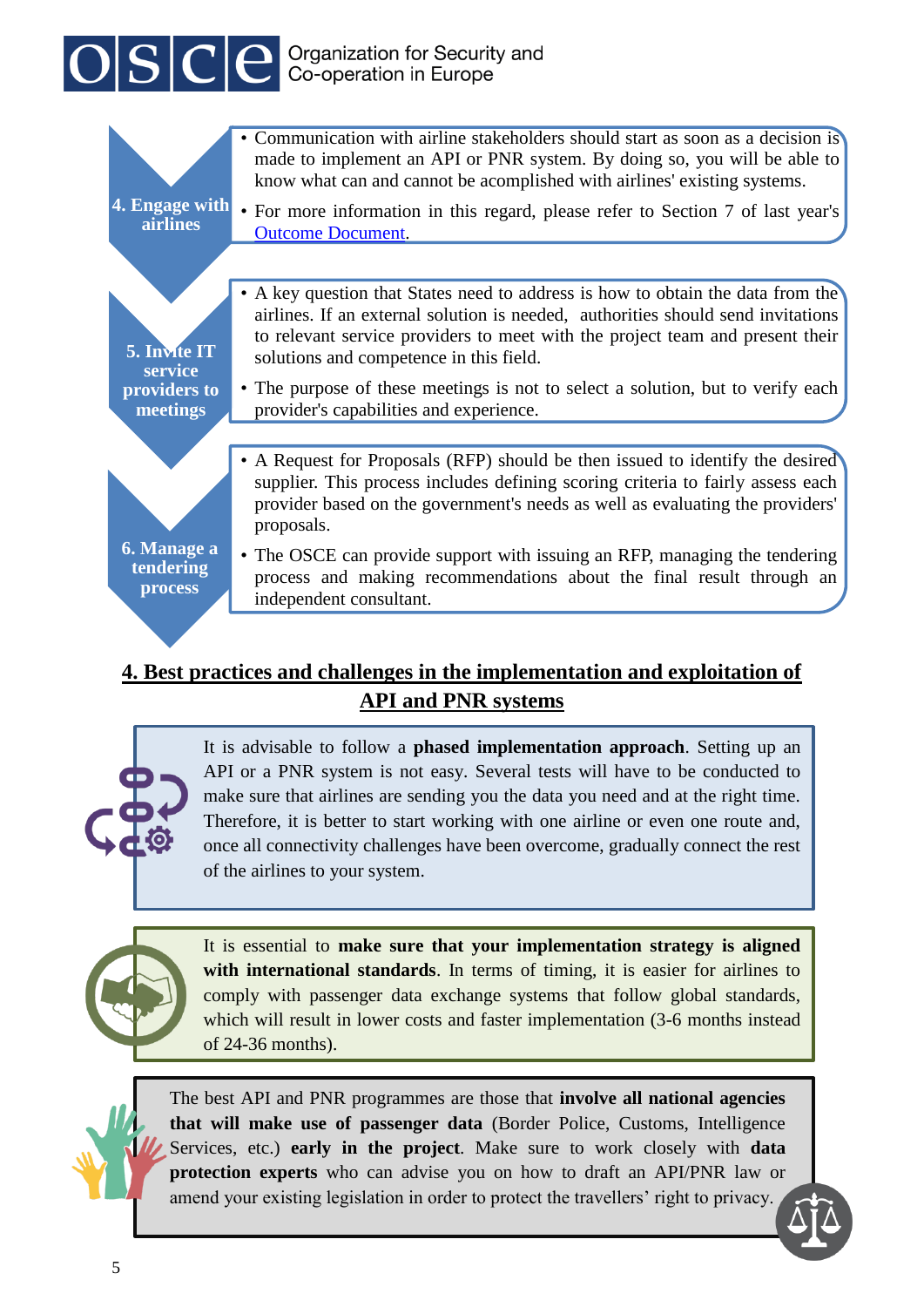## $\left| \text{SSIC} \right|$  Organization for Security and



States should always **test the risk profiles** they will use for cross-checking passenger data to make sure that they are adequate to their needs. It is also recommended to **conduct audits on the effectiveness of your passenger data exchange systems**. Certain participating States have produced guidelines for developing risk scenarios, while others publish [online](https://www.cbsa-asfc.gc.ca/agency-agence/reports-rapports/ae-ve/2016/tp-pc-eng.html) the results of the internal audits of their border management solutions.

There are **two main ways of setting up an API/PNR solution**. One is to develop it yourself – the other one, to rely on an external partner. There are advantages and downsides to both of these alternatives. On the one hand, developing your own solution can be cheaper, but you need well-trained staff with the capacity and skills required to build these systems. On the other hand, it might be faster and easier to engage with an external IT provider with previous experience on setting up these programmes.



Certain **OSCE participating States stand ready to provide support for API and PNR implementation to other countries**. Australia, Bulgaria, France, or Lithuania are willing to host study visits, share legislation and technical implementation guides, deliver lectures and trainings, and provide mentoring. A list of States who offered support during the OSCE-wide Seminar is provided in Section 9 below.

You can also **engage with international organizations or States that offer IT tools for free**. Luxembourg has developed the API-PNR Gateway, a platform that works as a single point for the collection of passenger data that is available for all EU Member States to join. The UN Office on Counter-Terrorism has started implementing a five-year capacity building project on API and PNR that includes the donation of an IT-software solution for processing data and free support and maintenance. The United States is offering its Automated Targeting System-Global (ATS-G) to States. This is another supported IT-software solution that is available for free through an information-sharing agreement. The World Customs Organization also offer software to customs authorities for analyzing API and PNR data. Contact details can be found in Section 9 below.

Unfortunately, **there is no internationally harmonized legal framework to overcome conflicts of law pertaining to data privacy and the transfer of PNR data**. As a result, disagreements between States on how to appropriately handle sensitive data and what safeguards should be put in place for protecting passengers' right to privacy and ensuring data protection and non-discrimination must be dealt with bilaterally. In order to be able to collect, store, process, and exchange PNR information both internally and externally, international agreements and/or Memoranda of Understanding will have to be signed with other States.

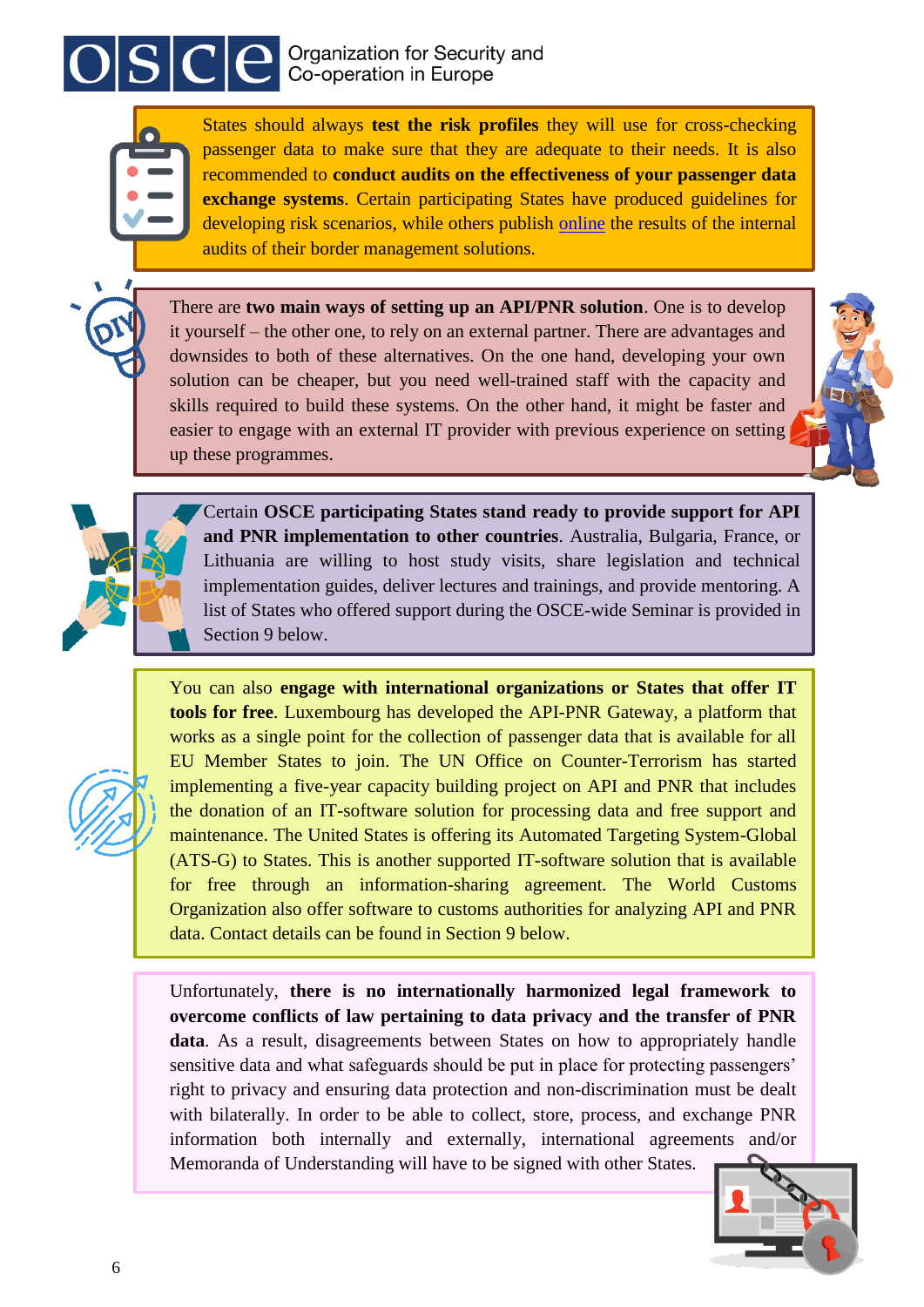

#### **5. Biometrics: what are they and why are they useful?**



Biometric identifiers are distinctive and measurable characteristics that are used to label and describe individuals. They are often related to physical attributes of the body, like fingerprints, DNA, or face recognition. However, they also include behavioural characteristics, such as the way we talk or the way we type on our computers.

The importance of biometric data lies in the fact that many of these characteristics are unique. In other words – facial measurements, the patterns that your veins make and even the way you walk – all of these attributes vary from one individual to the other.

This uniqueness is the reason why biometrics are increasingly used for border management and counter-terrorism purposes, as they can help law enforcement authorities determine someone's identity with absolute certainty.

#### **e-Gates: An example of a biometric border tool**

Several airports across the OSCE area have set up e-Gates. These gates scan electronic passports and compare the biometric information in the chip of the passport against a live scan of the traveller's face using facial recognition technology. If the traveller is using someone else's passport, the border guards will know.

States are also using biometrics techniques within forensic science. Forensic biometrics is useful not only because it provides an identification, but also because it can prove or disprove someone's involvement in a crime. It can link a person to an activity, an event, a location or another person before, during or after an incident.

However, even if biometric data can be an essential tool for combatting terrorism, it is equally important to make sure that the collection, the use and the exchange of this information is done in a responsible way.

#### **6. Data privacy implications and other challenges related to biometrics**

| States must address the human rights implications of biometrics and make sure that biometric capturing and<br>processing is carried out in accordance with international law obligations |                                                                                                                                                                                                 |                                                                                                                                                         |  |  |
|------------------------------------------------------------------------------------------------------------------------------------------------------------------------------------------|-------------------------------------------------------------------------------------------------------------------------------------------------------------------------------------------------|---------------------------------------------------------------------------------------------------------------------------------------------------------|--|--|
| Data                                                                                                                                                                                     | States must nominate a data controller who will be responsible for managing all data processing                                                                                                 |                                                                                                                                                         |  |  |
| Processing                                                                                                                                                                               | activities. He/She will retain responsibility even if the data processing function is outsourced.                                                                                               |                                                                                                                                                         |  |  |
| Data                                                                                                                                                                                     | The sharing of data must be approved domestically and subject to a clear legal framework.                                                                                                       |                                                                                                                                                         |  |  |
| Sharing                                                                                                                                                                                  | Biometrics can be shared only with trusted recipients and for the purposes included in the law.                                                                                                 |                                                                                                                                                         |  |  |
| Preventing                                                                                                                                                                               | States must secure all biometrics information from unauthorized access and misuse, as well as                                                                                                   |                                                                                                                                                         |  |  |
| Data Misuse                                                                                                                                                                              | to ensure that the data is accurate and that it has been provided without malevolent intentions.                                                                                                |                                                                                                                                                         |  |  |
| Oversight                                                                                                                                                                                | Effective and impartial oversight mechanisms by an independent body to which individuals can<br>have access must be put in place to prevent the arbitrary collection and storage of biometrics. |                                                                                                                                                         |  |  |
| ⇁                                                                                                                                                                                        |                                                                                                                                                                                                 | For more information, please read the UN Compendium of recommended<br>practices for the responsible use and sharing of biometrics in counter-terrorism. |  |  |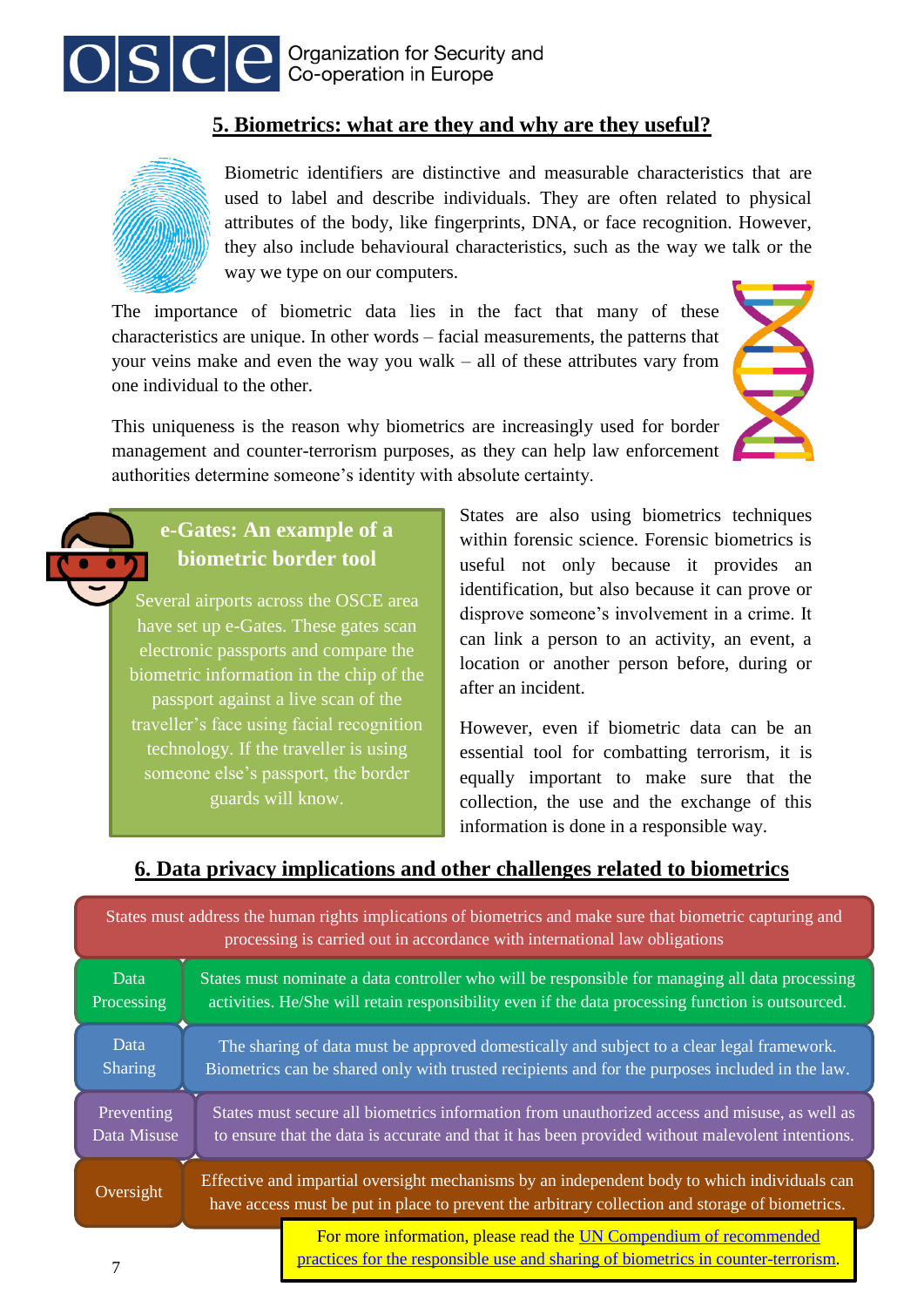# $\text{O}|\textbf{S}|\textbf{C}|\textbf{e}$  Organization for Security and

Despite the usefulness of biometrics and the international obligations outlined in Resolution 2396, it will take many years for all States to be able to securely collect and store biometric data due to limited capacity and resources.

Prior to the Seminar, the OSCE shared a questionnaire with participating States to determine their level of compliance with Resolution 2396 in relation to biometrics collection. These are the two main takeaways from the exercise:

There is a **lack of coherence among biometric systems** in the OSCE area as a result of an **absence of international standards** regarding the collection of biometric information.

**Even within one country**, **there is no uniform approach to** biometric data collection. In most cases, it only takes place at major airports. But even when biometrics are collected, some border crossing points do not perform biometric watchlists search nor biometric information

.verification.



For example, there is no common approach regarding the minimum age for the collection of fingerprints – it varies from 12 to 18 years old depending on the country – or the storage of biometric information – in some States, biometric data is not stored; in other, it is kept until a person turns 100 years old.

#### **7. The importance of intra- and inter-State information sharing**

While the collection of passenger and biometric information is a key element for an effective counter-terrorism strategy, this information, on its own, is just data. The added-value of it is to establish automated cross-checking of this data against national, regional and international watch lists, as well as to share this information internally with all relevant domestic law enforcement agencies.

2396 calls upon States to **enhance intra- and inter-State co-operation**  by:

1. Ensuring that domestic law enforcement, intelligence and counterterrorism agencies are connected to national, regional and international databases, such as those of INTERPOL, and exchange appropriate information related to FTFs.

2. Sharing with other States information related to watchlists or databases of known and suspected terrorists that include biometric data, in compliance with domestic and international human rights law.

During the Seminar, several options were discussed to promote compliance with Resolution 2396's obligations related to information exchange:



Technical solutions like MIND/FIND enable frontline law enforcement agencies to run checks against INTERPOL's Stolen and Lost Travel Documents (SLTD) and receive an instant response.

The implementation of Web Services for Data Management (WISDM) allows States to automatically populate INTERPOL's databases.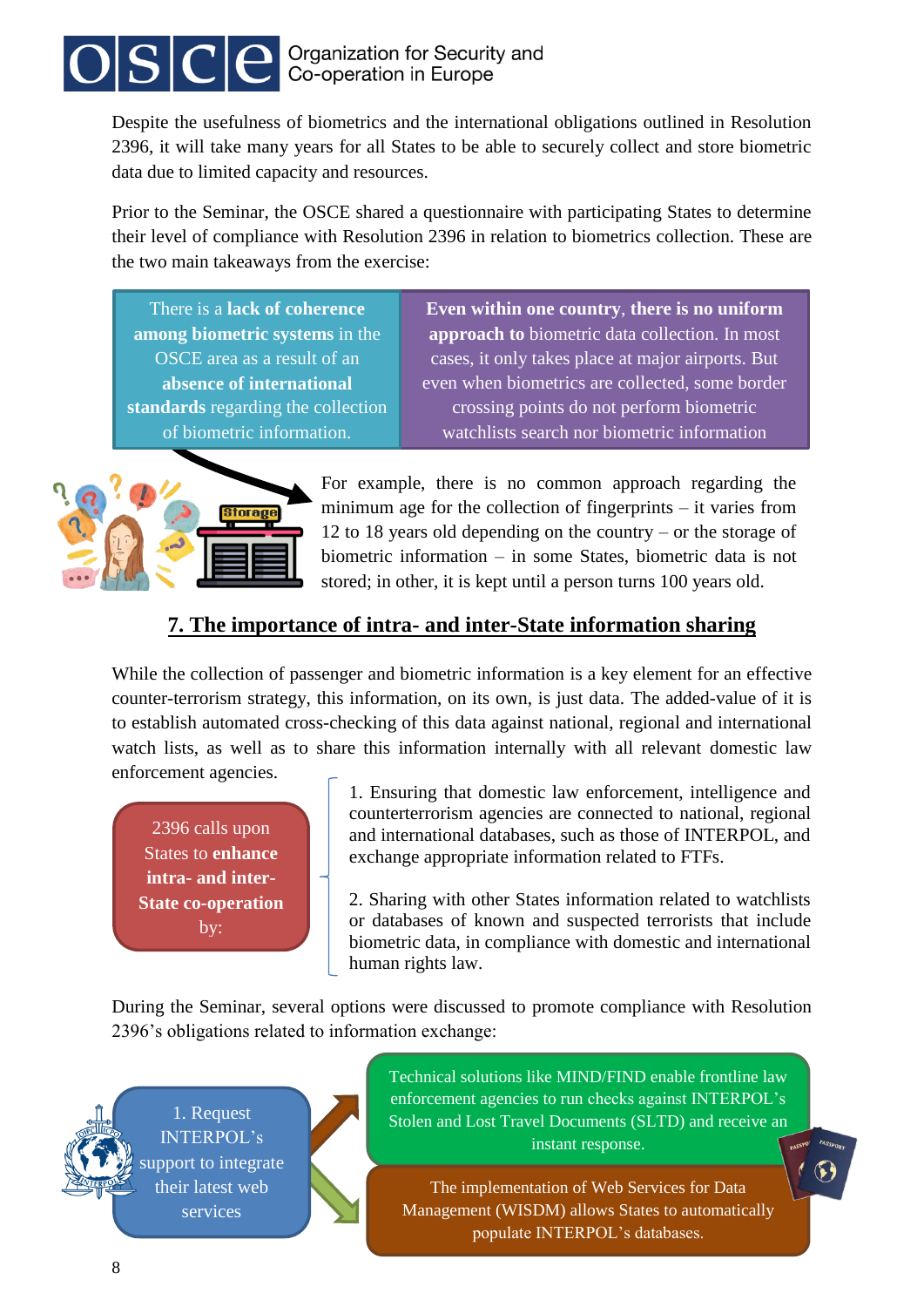

2. Consider national and regional good practices for setting-up information exchange systems tailored to your needs

The United States' Department for Homeland Security (DHS) has developed a system for vetting immigration applications. The Secure Real Time Platform, which the DHS has been working to deploy with other countries since 2013, allows foreign governments to submit biometric data on applicants for comparison against the agency's own biometric data for border screening.

#### **8. The OSCE's work in promoting compliance with Resolution 2396**

In relation to API and PNR, the OSCE Transnational Threats Department (TNTD) has been organizing Workshops on Establishing a Passenger Data Exchange System across the OSCE

area. To date, TNTD has travelled to [Belgrade,](http://www.osce.org/secretariat/285716) [Podgorica,](http://www.osce.org/secretariat/320841) [Tirana,](http://www.osce.org/presence-in-albania/354281) [Skopje,](http://www.osce.org/secretariat/362766) [Prishtinë/Priština,](https://www.osce.org/secretariat/373468) [Bishkek,](https://www.osce.org/programme-office-in-bishkek/382234) [Tbilisi,](https://www.osce.org/secretariat/378166) [Tashkent,](https://www.osce.org/secretariat/384537) [Ashgabat](https://www.osce.org/secretariat/391184) and [Chisinau](https://www.osce.org/secretariat/387632) to work with local authorities to prepare tailored Action Plans outlining the main steps they need to follow to implement API and PNR systems. These workshops are being followed-up with consultations aimed at supporting local authorities in implementing the Action Plans. This includes the provision of legal advice and technical and operational assistance by an independent consultant.



TNTD will continue organizing workshops and consultations throughout 2019. If you believe that such an activity is of interest to your participating State, please get in touch with Mr. Simon Deignan [\(simon.deignan@osce.org\)](mailto:simon.deignan@osce.org) to consider the possibility of organizing an event in your capital.



With regards to biometrics, TNTD has been supporting States to develop biometric passports and joining the [ICAO Public Key](https://www.osce.org/secretariat/389606?download=true)  [Directory,](https://www.osce.org/secretariat/389606?download=true) a repository that allows countries to verify the biometric and biographic data in the chip of the passport. In 2019, TNTD will organize a series of country visits across South

Eastern Europe to encourage decision-makers to join the PKD, which will be followed by the provision of practical guidance and operational support for developing national compatibilities with the PKD.

To address some of the challenges related to the collection and processing of biometrics for law enforcement purposes mentioned in Section 6, TNTD and the Biometrics Institute will jointly organize an OSCE-wide Seminar on best practices in the use of biometric data in countering terrorism from 11 to 12 April 2019.

The OSCE has also been very active in promoting information sharing. Nationally, TNTD supports the creation of police-customs co-operation centres and integrated border